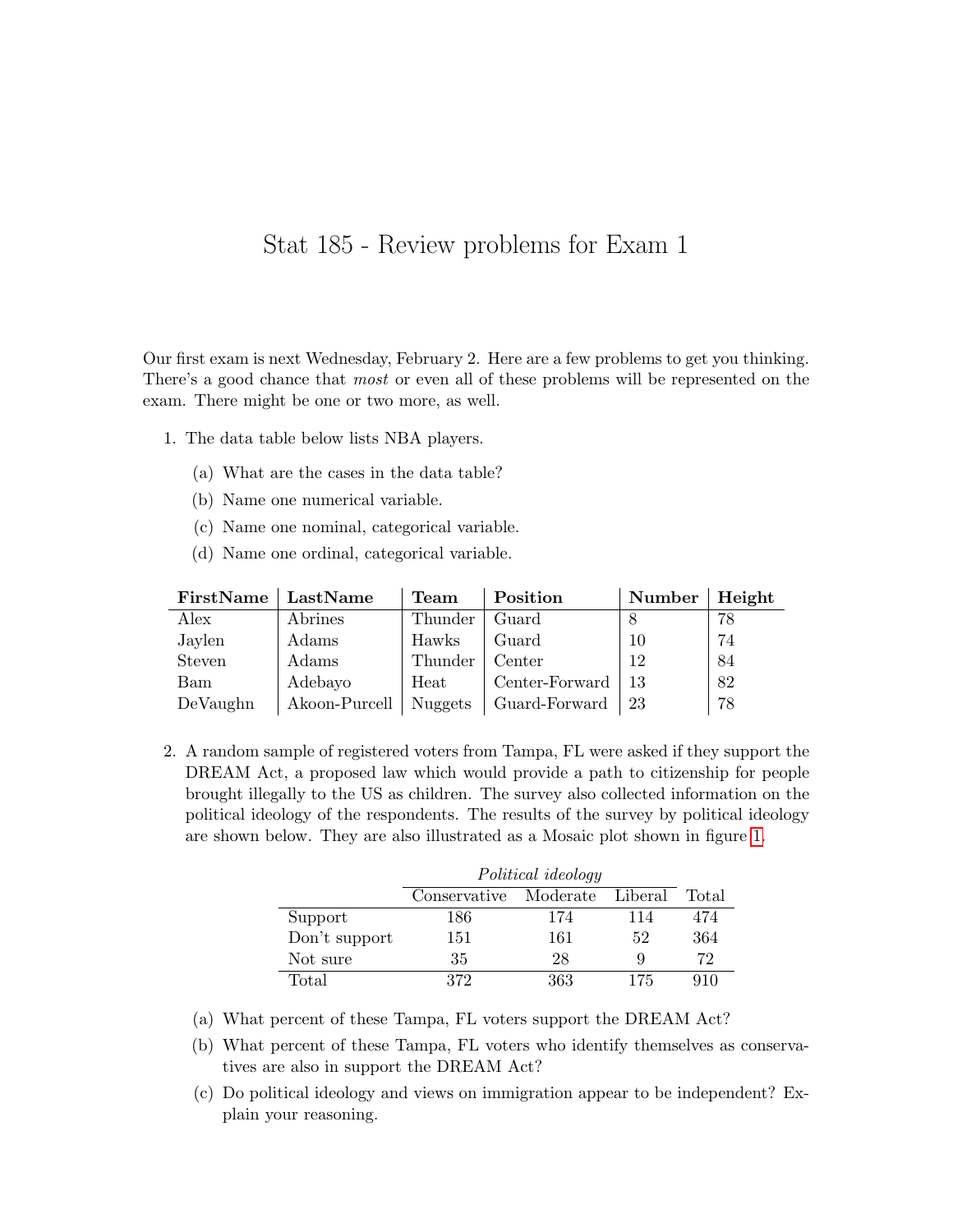- 3. A box plot for the ages of 2000 people is shown in figure [2.](#page-2-1)
	- (a) Write down the corresponding five point summary
	- (b) Find the inter-quartile range
- 4. A small, public, liberal arts college in North Carolina taught Calc III to 1547 students over the last decade. A bar plot illustrating the grade distribution is shown in figure [3.](#page-3-0)
	- (a) What was the most common grade earned by the Calc III students?
	- (b) Approximately how many students earned an A in the class over this time period?
- 5. Compute the mean and standard deviation of the set {8, 2, 1, 8, 3}.
- 6. According to <https://goo.gl/DanB3A>, Utah has the lowest percentage of adults who smoke at 9.1%. Turns out this is based on a CDC survey named BRFSS. Let's suppose that there are 120 individuals in that survey.
	- (a) Identify the population.
	- (b) Identify the sample.
	- (c) I don't actually believe the 9.1% so I went down to Woody's Tavern and surveyed 11 customers. As it turned out, 5 of them smoked! Identify any problems that you see with my "study".
- 7. Suppose we are doing a study on the mercury concentration in adults' hair. We announce the study in Asheville's local newspaper and get 205 people willing to participate in our study. We take a snip of their hair and analyze it for mercury content and ask them to fill out a questionnaire about how many servings of fish they consume on average in a week in order to find out how much eating fish contributes to the amount of mercury in the body.
	- (a) What is the population?
	- (b) What problems do you see with the sampling method?
	- (c) What is the predictor variable and what is the response variable?
	- (d) Outline how you might set up a controlled experiment to determine how fish consumption affects mercury concentration in hair.
- 8. Suppose I draw a card from a well shuffled deck. What's the probability that
	- (a) It's the 7 of clubs?
	- (b) It's a 7 or a club?
	- (c) It's the 7 of clubs or the Jack of diamonds?
	- (d) It's the 7 of clubs and the Jack of diamonds?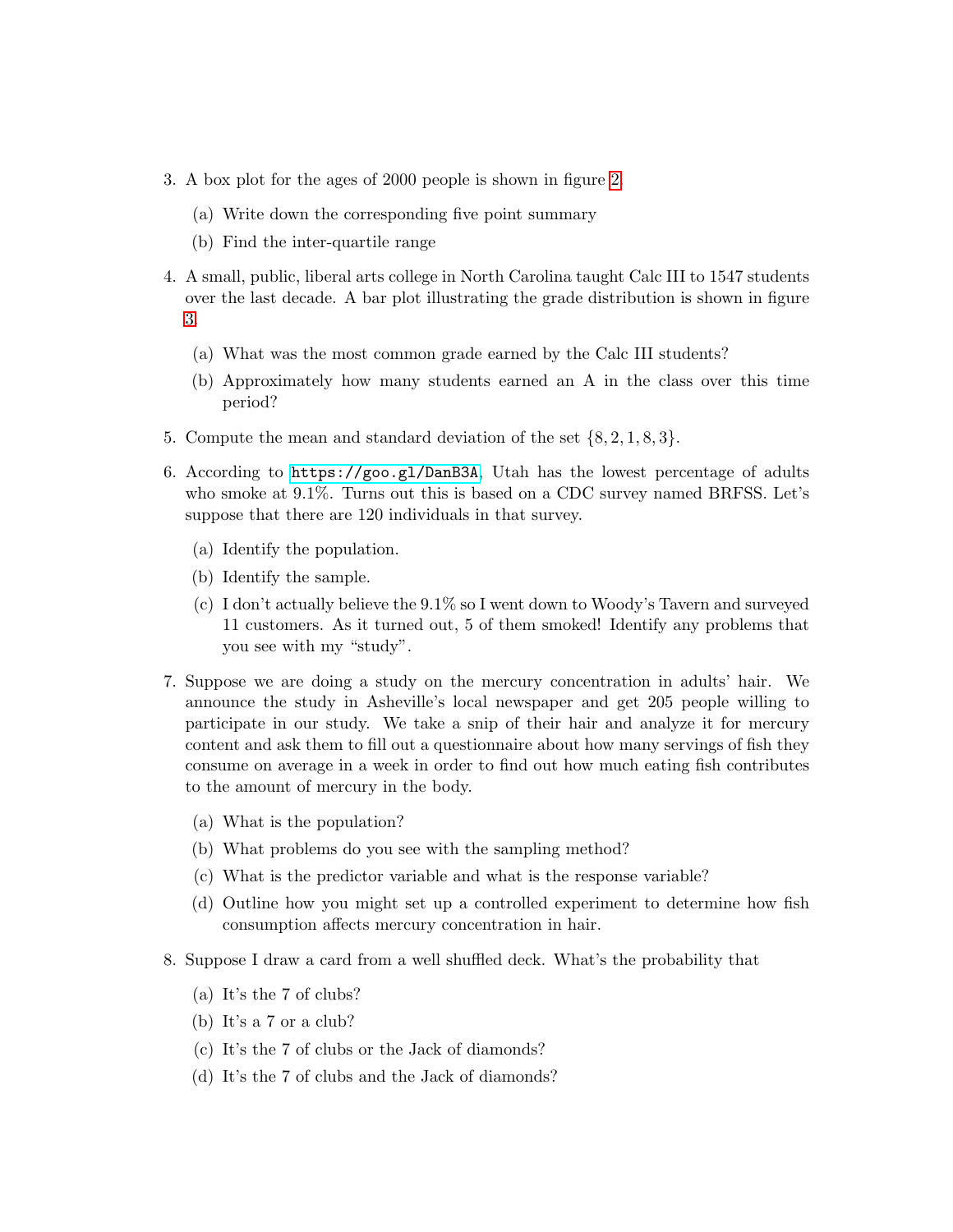- 9. Suppose I roll a standard 6 sided die twice. What's the probability that
	- (a) The first roll is a 6 and the second roll is a four?
	- (b) The first is less than 3 and the second roll is even?
	- (c) The sum of the two die equals 3?



<span id="page-2-0"></span>Figure 1: The Mosaic plot for problem 1



<span id="page-2-1"></span>Figure 2: A box plot for the ages of 2000 people